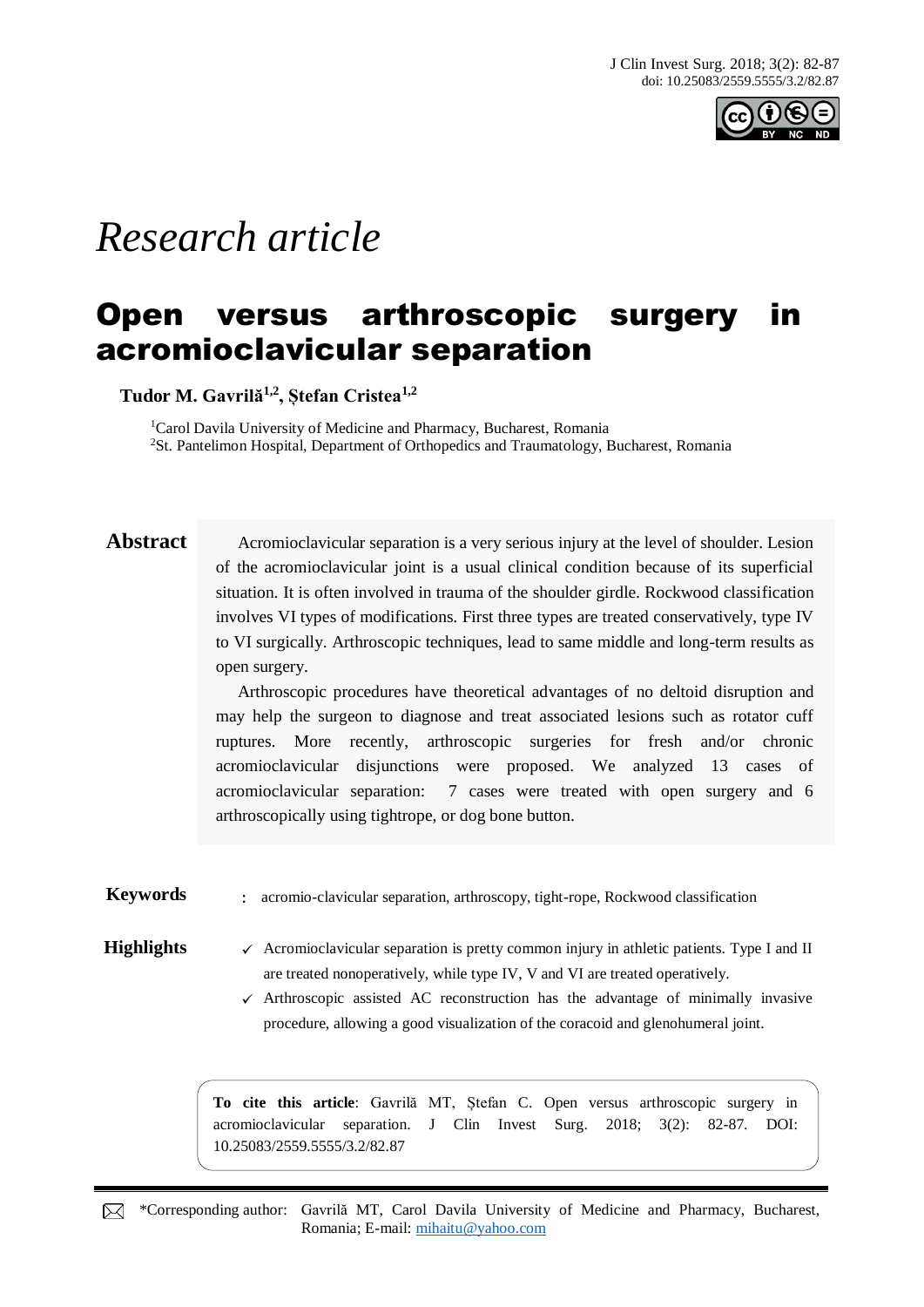### **Introduction**

AC joint is a diartrodial joint with a variety of movements with an intra-articular meniscal type disc. It is surrounded by the capsular who is thickest superior a thinnest inferior. Coracoclavicular ligaments connect clavicle with thorax and offer stability (superiorinferior). There are two ligaments: conoid medial and trapezoid lateral. The biomechanics of AC joint include a range of 3 mm of translation in all planes, 45 degrees of rotation but in relation to acromion only 5-8 degrees and most of the motion occurs in extremes. Anteroposterior stability is conferred by AC joint capsule of which the anterior, inferior and posterior give 44% stability and superior capsule 56% stability (1).

Acromioclavicular (AC) joint dislocation is very frequent injury among physically active people and was a topic of interest and treatment controversy since writings of ancients Hippocrates and Galen. It is typically a result of a direct trauma to the superior aspect of the shoulder, as is in falling directly on the shoulder. In this situation, the collar bone (clavicle) separates from the shoulder blade (scapula). In the process the scapula is drove downward and medial. During the trauma, the ligaments that stabilize the AC joint are injured, and if the force is severe enough, they are torn, which produces separation of clavicle form the shoulder blade. This produces a bump or bulge above the shoulder. The injury can range from a mild sprain without a bump to a complete disruption with a very large bump (2, 3).

The AC joint is a diartrodial joint. Static stability comes from capsular thickening and ligaments and from another two extracapsular coraco-clavicular (CC) ligaments: the coronoid and trapezoid. The CC ligaments are the main restraint to inferior and medial translation of the scapulohumeral complex in relation with to the clavicle  $(4)$ .

After trauma, the first symptom is pain at the anterosuperior part of the AC joint. A thorough physical examination find: in type I and II swelling and bruising at the level of join; in type III to VI a bulge. At palpation AC joint is sensitive, an edema could be detected and prominence of the joint. Positive piano key sign and drawer test can be noticed. The range of motion is painful and limited (5).

An important investigation is the radiographic assessment of the injured and uninjured shoulder. A standard radiograph is done (anteroposterior, axillary and lateral view). On x-ay is determined the degree of clavicular displacement. Sometimes, a stress

radiographs is necessary. This is obtained asking the patient to take 10-15 lbs. weights in each hand. Supplementary imagistic procedures are not usually necessary (6).

Using the Rockwood classification, type I and II are universally treated nonoperatively. Type IV, V, VI are absolute indication for surgical correction. Management of patients with type III separation is still in debate, with 87-96% rate of success in both operative, or nonoperative treatment. In orthopedic literature, there are a lot of techniques described, the purpose being to stabilize the distal clavicle to acromion (7).

Fixation with TightRope suture button (Naples, Florida, USA) is one of the many surgical procedures available to address acromioclavicular separation. It consists of tensioning of a no. 5 Fibrewire suture secured at both ends to low-profile metallic buttons. This technique provides a various advantages with only a few possible complications (8).

#### **Materials and Methods**

We analyzed 13 cases of acromioclavicular separation type V (Figure 1, a - b); 7 cases were treated with open surgery and 6 arthroscopically using TightRope, or Dogbone Button. 9 cases were acute, and 4 cases were chronic needing allograft wrap: gracilis (9).



Figure 1. a) radiologic aspect b) clinical aspect of AC separation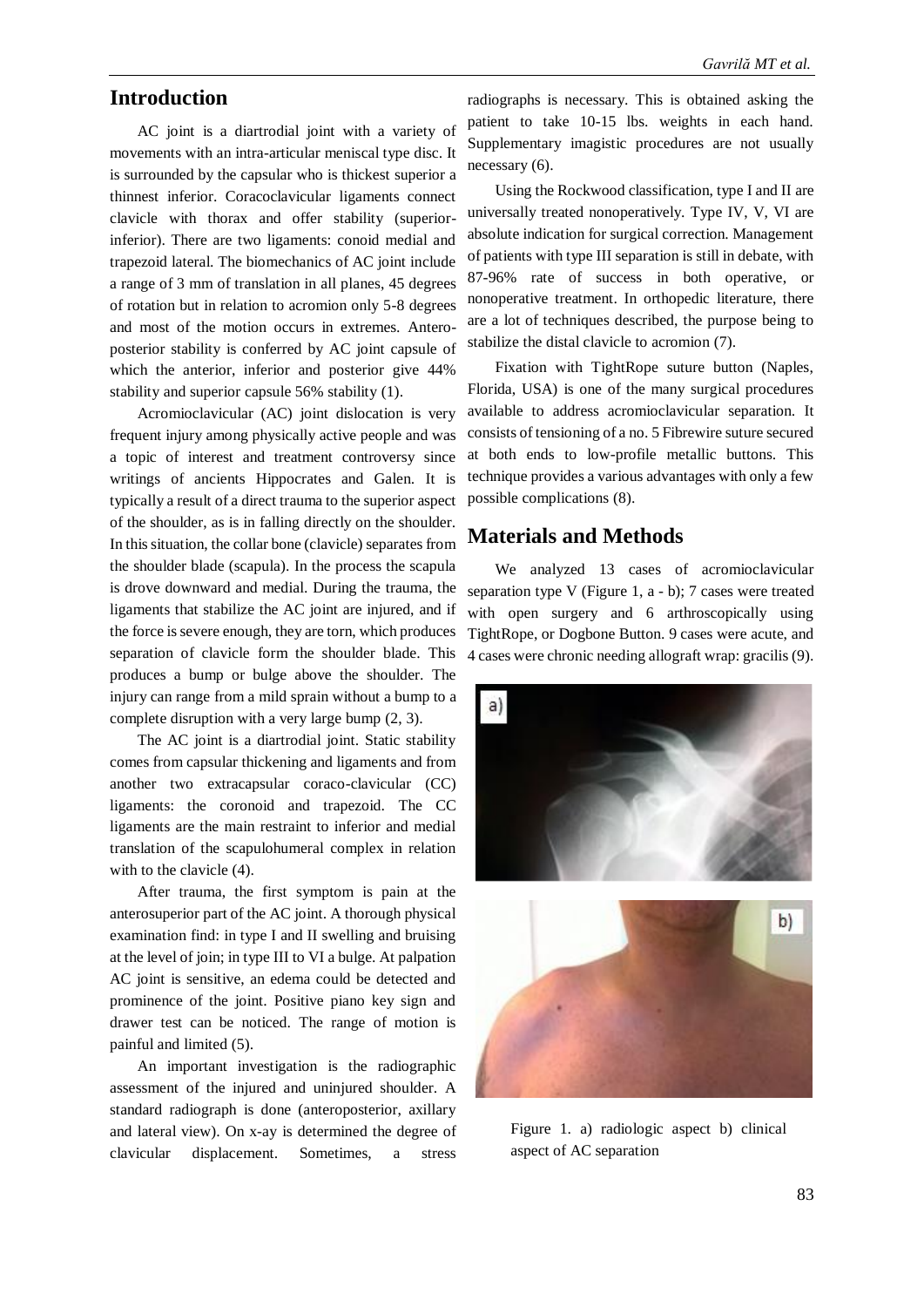women. Average age in open surgery group was 49 years and in arthroscopic operated group 42 years. In all beach-chair position.

In open procedure we used deltopectoral approach with small disruption of deltoid from the clavicle. In arthroscopic procedures we used standard posterior, anterior, antero-lateral approaches and superior clavicular incision. Arthroscopic procedure allowed us to inspect gleno-humeral joint and subacromial space too, preserving deltoid insertion.

In both procedures was used the same system TightRope, or Dogbone Button (Arthrex) who consisted of two titanium buttons connected by a FiberWire suture (Arthrex) and introduced through a drill hole using a special guiding device. After the inferior subcoracoidal button has been flipped, the TightRope is secured tying a knot onto the clavicle (Figure 2).



**Figure 2**. Subcoracoidal button of TightRope

After surgery, 6 weeks the shoulder was protected in sling, allowing active moving up to 90 degrees. Between 6-12 weeks was allowed active range of motion over 90 degrees of flexion/ abduction and exercises of muscular strengthening. Sports were permitted after 6 months after surgery. One patient with open surgery had a fracture of coracoid process and needed another intervention. Every patient was evaluated using Constant score scale. The mean postoperative follow-up period was 18 months.

#### **Results**

Surgical treatment of acromioclavicular dislocation is typically reserved for full displacements. In acute dislocation of the acromioclavicular joint, reconstruction of the coracoclavicular ligaments has also been employed. Surgical options are numerous; surgeons can choose from dozens of techniques. We currently opted for the Arthrex® TightRope system which seeks to substitute the coracoclavicular ligaments

Twelve cases were males and only one case was through four Arthrex® No. 5 Fiberwires so that they are cases, surgery was performed with the patient in the dislocation is necessary augmentation with allograft supported in tension through supraclavicular and infracoracoid metal buttons (Figure 3, a-b). In chronic (gracilis).



**Figure 3.** Postoperative aspect in a) open surgery versus b) arthroscopic surgery

All patients obtained a good Constant score. In group with open surgery score was 89 and in group operated arthroscopically 91. Range of motion at 6 months and 1 year after surgery was normal in 8 open operated cases and in 5 arthroscopic operated group. The rest of patient had a small limitation at internal rotation (up to T12 vertebra). One case of open operated patient needed revision because of coracoid fracture. Vertical and horizontal post-operative AC joint stability (10) are the main factors affecting final outcome; in fact, the best results are recorded in patients with completely stable joints (11) (Figure 4 and Figure 5, a-b).



**Figure 4**. Postoperative shoulder X-ray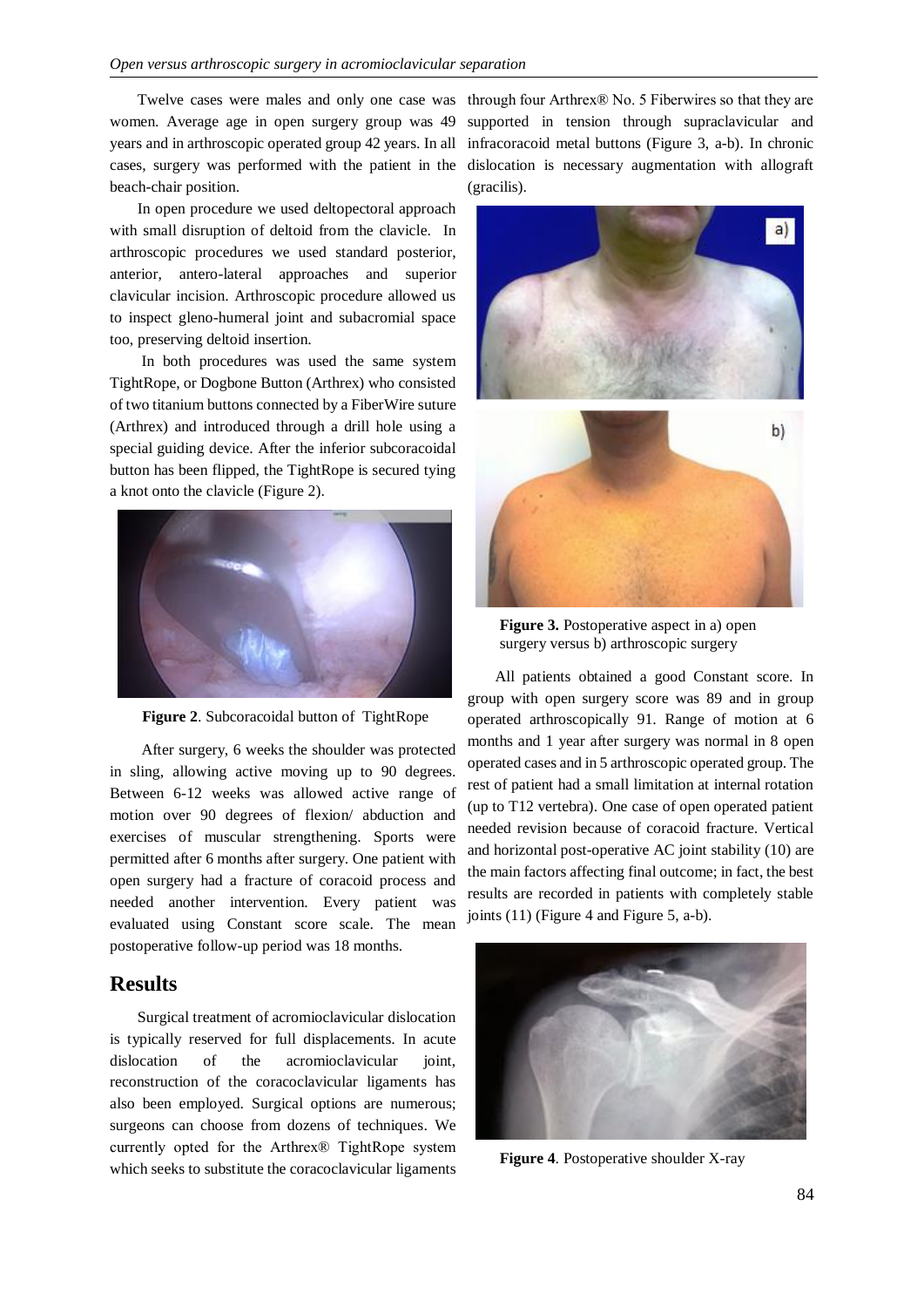

**Figure 5.** Postoperative range of motion at a) 6 weeks, and b) 12 weeks

#### **Discussions**

AC separation is a very painful and common injury among physically active people, the most frequent mechanism being falling onto the superior shoulder girdle. The injury of AC joint produces pain and affects the stability of the entire shoulder and arm. Depending of the severity of the trauma, ligaments can be elongated, or torn. If only the AC ligaments are affected, the clavicle remains stable in its place, but when CC ligaments are ruptured, the whole shoulder unit is involved.

The most common classification for acromioclavicular joint injuries is Rockwood classification (1). It was modified by Allman (1967) and Tossy (1963) (2).

- Type I: clavicle not elevated; CC ligament mild sprain.
- Type II: clavicle elevated, but not above the superior higher operation, Type III controversial (7). border of the acromion; CC ligament ruptured.
- Type III: Clavicle elevated above the superior border of the acromion, but coracoclavicular distance is less than twice normal (i.e.<25mm).
- Type IV: clavicle displaced posteriorly into trapezius; CC ligament ruptured.
- Type V: Clavicle is severe elevated and coracoclavicular distance is more than double; CC ligament ruptured.
- Type VI: Clavicle inferior displaced behind coracobrachialis and biceps tendon; CC ligament ruptured (Figure 6).



separations

The prevalence of AC separation for Type III, or higher is 14,5 per 100 000 population. The incidence depends on the activity level or what they are doing. Acromioclavicular separation generally occurred less often on women comparable to men (1:9). The high-risk groups are represented by young and active men. Rugby players have 32% incident (3, 4). There are also another associated pathology that occurs at the time of AC dislocation. Pauly et al. and also Tischer et al. (both 2009) proved that 15.0% to 18.2% of any patients with acromioclavicular separation suffered in addition a concomitant intraarticular injury (altogether 20 of 117) (5, 6). The typical concomitant injuries were represented by rotator cuff injuries, and SLAP-lesions (Superior Labral tear, Anterior to Posterior) or fractures. Older patients have a higher incidence of associated pathology (>45 years old 67%, <years old 29%). In chronic cases incidence is higher:  $> 3$  months 56%, <3 months 36%. Injury of the AC joint produces pain and instability in shoulder and superior arm. The pain becomes more severe when patient lift arm overhead, or tries to sleep on the affected side.

Treatment options: Type I, II observe, Type IV and

Type III injuries should be surgically managed only in patients with high-demand sport or working activities. As procedures the most common are: K wires across the AC joint, screw fixation into CC, hook place, coracoid circlage and ligament reconstruction (8).

From a biological point of view, the surgical treatment of an acute lesion mainly offers a guide for the remnant fibers of the torn ligament to be correctly aligned and heal along the neo-ligament.

Arthroscopic procedure allowed a better visualization of the base of coracoid process which permitted a better placement of the button. Also avoided rupture of the deltoid muscle and preserved superior AC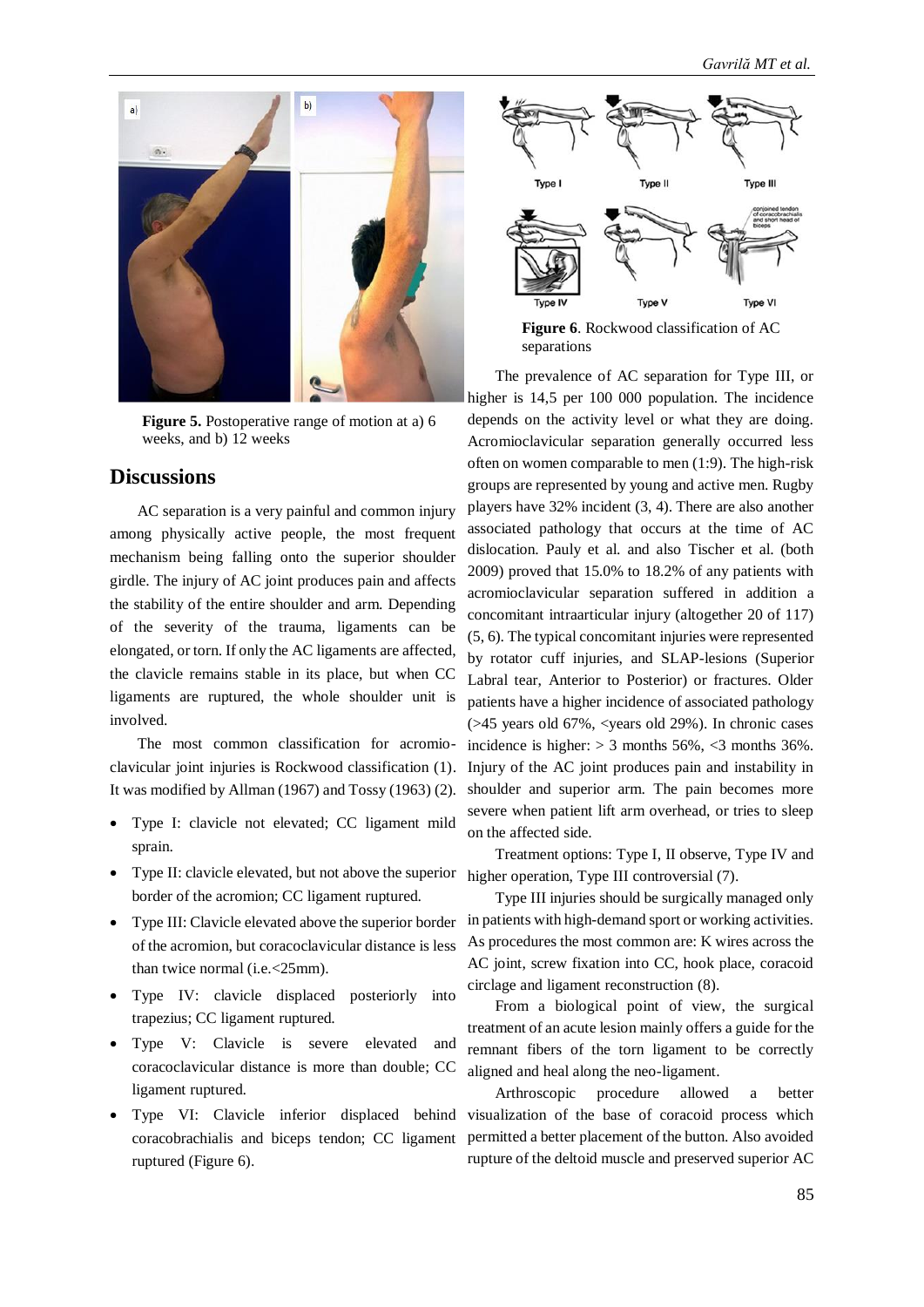capsule. Open surgery group offered also god results. Open technique is a choice for those surgeons who don't have arthroscopic experience.

The literature confirms the effectiveness of the 3. Arthrex® TightRope system, which reinforces the effectiveness of the method and thus encourages the application of this minimally invasive procedure (12, 13).

#### **Conclusions**

AC separation is pretty common injury in athletic patients. Type I and II are treated nonoperatively, while type IV, V and VI are treated operatively. Treatment of type III injury is still controversial, in some situations is operated, but in others is treated conservatively. The purpose of the surgery is to restore the AC joint stability, rebuilding the CC ligaments.

Utilization of Arthrex® TightRope system proved to be very effective in treatment of A-C separation. All 12 cases were treated using Arthrex® TightRope system, because this device recreates the CC ligaments complex.

Arthroscopic assisted AC reconstruction has the advantage of minimally invasive procedure, allowing a good visualization of the coracoid and glenohumeral joint. It is restricted of the experience of the surgeon with this technique. Arthroscopic procedure proved to be very effective in our group, but there is no evidence to sustain the superiority in long term over open technique. Further studies are necessary to confirm the results and optimal treatment.

### **Conflict of interest disclosure**

There are no known conflicts of interest in the publication of this article, and there was no financial support that could have influenced the outcomes. The manuscript was read and approved by all authors.

### **Compliance with ethical standards**

Any aspect of the work covered in this manuscript that has involved human patients has been conducted with the ethical approval of all relevant bodies and that such approvals are acknowledged within the manuscript.

### **References**

1. Charles M. Court-Brown, James D. Heckman, Margaret M. McQueen, William M. Ricci, Paul Tornetta (III), Michael D. McKee. Rockwood and Green's Fractures in Adults. (2018), [ISBN:](https://books.google.co.uk/books?vid=ISBN9781451175318)  [9781451175318.](https://books.google.co.uk/books?vid=ISBN9781451175318)

- 2. Allman FL. Fractures and ligamentous injuries of the clavicle and its articulation. *J Bone Joint Surg Am*. 1967; 49(4): 774-84. PMID: 6026010
- Enad JG, Gaines RJ, White SM, Kurtz CA. Arthroscopic superior labrum anterior-posterior repair in military patients. *[J Shoulder Elbow Surg](https://www.ncbi.nlm.nih.gov/pubmed/?term=Arthroscopic+superior+labrum+anterior-posterior+repair+in+military+patients.+Journal+of+shoulder+and+elbow+surgery%2FAmerican+Shoulder+and+Elbow+Surgeons)*. 2007; 16(3): 300–5. PMID: 17363292, DOI: 10.1016/j.jse.2006.05.015
- 4. Pallis M, Cameron KL, Svoboda SJ, Owens BD. Epidemiology of acromioclavicular joint injury in young athletes. *Am J Sports Med*. 2012; 40(9): 2072–7. DOI: 10.1177/0363546512450162.
- 5. Pauly S, Gerhardt C, Haas NP, Scheibel M. Prevalence of concomitant intraarticular lesions in patients treated operatively for high-grade acromioclavicular joint separations. *Knee Surg Sports Traumatol Arthrosc*. 2009; 17(5): 513-7. PMID: 19020860, DOI: 10.1007/s00167-008- 0666-z
- 6. Tischer T, Salzmann GM, El-Azab H, Vogt S, Imhoff AB. Incidence of associated injuries with acute acromioclavicular joint dislocations types III through V. *Am J Sports Med*. 2009; 37(1): 136–9. DOI: 10.1177/0363546508322891.
- 7. Bradley JP, Elkousy H. Decision making: operative versus nonoperative treatment of acromioclavicular joint injuries. *Clin Sports Med*. 2003; 22(2): 277- 90. PMID: 12825530
- 8. Lafosse L, Baier GP, Leuzinger J. Arthroscopic treatment of acute and chronic acromioclavicular joint dislocation. *Arthroscopy* 2005; 21(8): 1017. DOI: 10.1016/j.arthro.2005.05.034
- 9. Hosseini H, Friedmann S, Tröger M, Lobenhoffer P, Agneskirchner JD. Arthroscopic reconstruction of chronic AC joint dislocations by transposition of the coracoacromial ligament augmented by the Tight Rope device: a technical note. *Knee Surg Sports Traumatol Arthrosc*. 2009; 17(1): 92-7. PMID: 18836701 DOI: 10.1007/s00167-008-0633- 8
- 10. Saccomanno MF, Fodale M, Capasso L, Cazzato G, Milano G. Reconstruction of the coracoclavicular and acromioclavicular ligaments with semitendinosus tendon graft: a pilot study. *Joints* 2014; 2(1): 6-14. PMID: 25606535
- 11. Shin SJ, Yun YH, Yoo JD. Coracoclavicular ligament reconstruction for acromioclavicular dislocation using 2 suture anchors and coracoacromial ligament transfer. *Am J Sports Med*. 2009; 37(2): 346-51. PMID: 19022989, DOI: 10.1177/0363546508324968